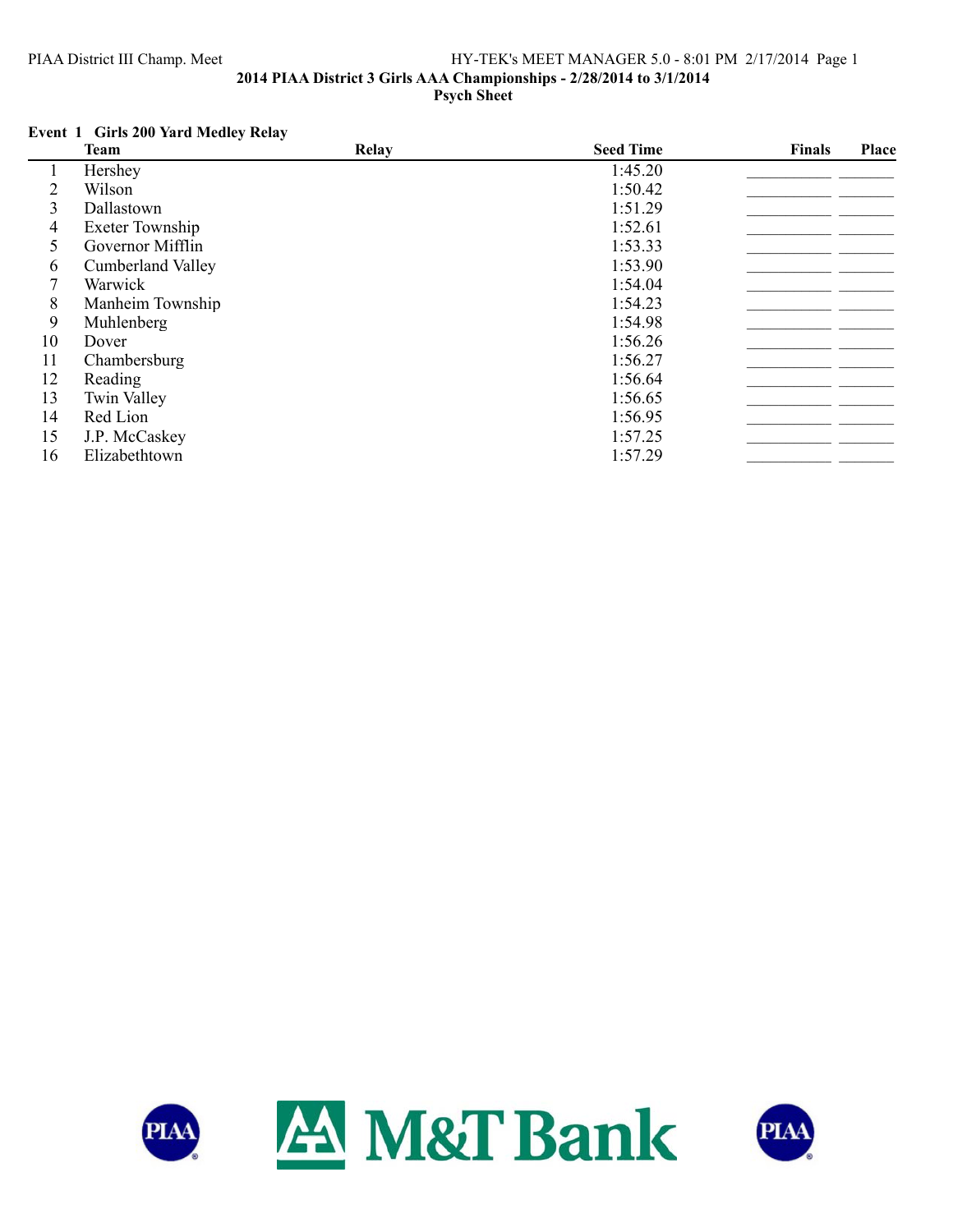# PIAA District III Champ. Meet HY-TEK's MEET MANAGER 5.0 - 8:01 PM 2/17/2014 Page 2 **2014 PIAA District 3 Girls AAA Championships - 2/28/2014 to 3/1/2014 Psych Sheet**

### **Event 3 Girls 200 Yard Freestyle**

|                | Name                    |                 | Year School          | <b>Seed Time</b> | Finals | Place |
|----------------|-------------------------|-----------------|----------------------|------------------|--------|-------|
| 1              | Samantha Marino         |                 | JR Cocalico          | 1:54.09          |        |       |
| $\overline{2}$ | Nicole Smith            |                 | SR Dover             | 1:54.44          |        |       |
| 3              | Sabrina Mortell         |                 | SR Cumberland Valley | 1:54.87          |        |       |
| 4              | Cami Cook               |                 | SO Cedar Cliff       | 1:55.85          |        |       |
| 5              | Maggie Lee              |                 | JR Hershey           | 1:55.86          |        |       |
| 6              | Hannah Schlegel         | <b>FR</b>       | <b>Twin Valley</b>   | 1:56.06          |        |       |
| 7              | <b>Bailey Robertson</b> |                 | SO Hershey           | 1:57.68          |        |       |
| 8              | Justina Thornley        | 10              | Dallastown           | 1:58.18          |        |       |
| 9              | Ellen Moser             |                 | JR Reading           | 1:59.80          |        |       |
| 10             | Anna Moffitt            |                 | JR Cedar Crest       | 2:00.55          |        |       |
| 11             | Morgan Staub            |                 | JR Dover             | 2:01.09          |        |       |
| 12             | Lexie Gartner           |                 | SR Wilson            | 2:01.26          |        |       |
| 13             | Rachel Spaulding        |                 | SR Dover             | 2:01.33          |        |       |
| 14             | Vicky Hoffman           |                 | SR Muhlenberg        | 2:01.79          |        |       |
| 15             | Kathryn Longenecker     |                 | JR Muhlenberg        | 2:02.08          |        |       |
| 16             | <b>Taylor Surfus</b>    |                 | FR Hershey           | 2:02.18          |        |       |
| 17             | Julia Adams             |                 | JR Governor Mifflin  | 2:03.19          |        |       |
| 18             | Rebekah Brown           |                 | 10 Dallastown        | 2:03.86          |        |       |
| 19             | Madison McHugh          | FR              | Hempfield            | 2:03.99          |        |       |
| 20             | Laura Rockett           |                 | FR Wilson            | 2:04.05          |        |       |
| 21             | Amanda Eckert           |                 | JR Muhlenberg        | 2:04.16          |        |       |
| 22             | Sarah Wolfe             |                 | SO Manheim Township  | 2:04.28          |        |       |
| 23             | Claire Koons            | 11              | Waynesboro           | 2:04.57          |        |       |
| 24             | Kate Nichols            |                 | SR Hempfield         | 2:04.73          |        |       |
| 25             | <b>Haley Staub</b>      | 12              | Spring Grove         | 2:04.78          |        |       |
| 26             | Emily Argentati         |                 | JR Governor Mifflin  | 2:04.86          |        |       |
| 27             | Annie Williams          | <b>JR</b>       | Gettysburg           | 2:04.93          |        |       |
| 28             | Nicolette Mowry         | SO              | Penn Manor           | 2:05.41          |        |       |
| 29             | Veronica Bani           |                 | JR Cedar Cliff       | 2:05.51          |        |       |
| 30             | <b>Emily Croxall</b>    | SO <sub>2</sub> | Hershey              | 2:05.61          |        |       |
| 31             | Sloane Hauck            |                 | JR Manheim Township  | 2:05.80          |        |       |
| 32             | <b>Theresa Burgess</b>  |                 | SR Central York      | 2:06.01          |        |       |



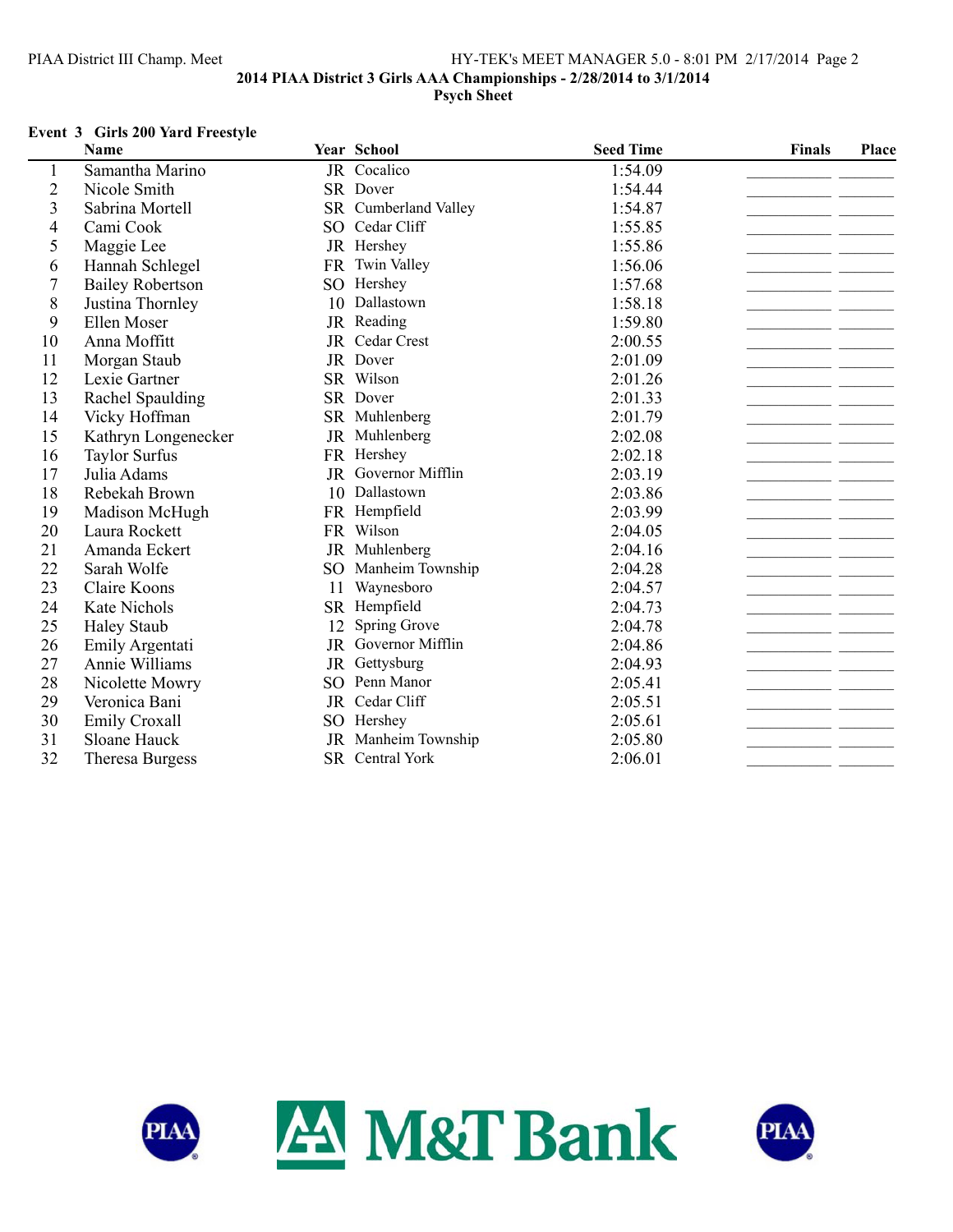## PIAA District III Champ. Meet HY-TEK's MEET MANAGER 5.0 - 8:01 PM 2/17/2014 Page 3 **2014 PIAA District 3 Girls AAA Championships - 2/28/2014 to 3/1/2014 Psych Sheet**

#### **Event 5 Girls 200 Yard IM**

|                  | Name                 |                 | Year School          | <b>Seed Time</b> | <b>Finals</b> | Place |
|------------------|----------------------|-----------------|----------------------|------------------|---------------|-------|
| 1                | Meaghan Raab         |                 | SR Hershey           | 2:03.73          |               |       |
| $\overline{2}$   | Courtney Schaefer    | 11              | Red Lion             | 2:07.11          |               |       |
| 3                | Kacey Oberlander     | 10              | Dallastown           | 2:07.97          |               |       |
| 4                | Vivi Tafuto          |                 | JR Hershey           | 2:08.12          |               |       |
| 5                | Abby Stauffer        | JR              | Chambersburg         | 2:09.10          |               |       |
| 6                | <b>Sidney Evans</b>  |                 | JR Cocalico          | 2:10.15          |               |       |
| $\boldsymbol{7}$ | <b>Maddy Popalis</b> |                 | JR Hempfield         | 2:11.34          |               |       |
| 8                | Oriana Barone        | SO <sub>2</sub> | Hershey              | 2:13.06          |               |       |
| 9                | Gabi Broschard       |                 | SR Hershey           | 2:13.44          |               |       |
| 10               | Anna Hess            | 11              | Dallastown           | 2:13.44          |               |       |
| 11               | Samantha Schlegel    |                 | JR Twin Valley       | 2:14.10          |               |       |
| 12               | Samantha Kegel       |                 | JR Manheim Township  | 2:15.81          |               |       |
| 13               | Kaitlyn Bentzel      |                 | SR Cumberland Valley | 2:15.97          |               |       |
| 14               | Jessica Sun          | 09              | Red Lion             | 2:16.05          |               |       |
| 15               | Jena Woods           |                 | Dallastown           | 2:16.53          |               |       |
| 16               | <b>Emily Mann</b>    |                 | SR Manheim Township  | 2:16.56          |               |       |
| 17               | Haley Vaughn         |                 | SR Central York      | 2:16.85          |               |       |
| 18               | Kenzie Klee          |                 | JR Wilson            | 2:17.00          |               |       |
| 19               | Elli Machado         |                 | FR Exeter Township   | 2:17.02          |               |       |
| 20               | Nicole Abraham       |                 | JR J.P. McCaskey     | 2:17.88          |               |       |
| 21               | Maggie Durning       |                 | SR Wilson            | 2:18.23          |               |       |
| 22               | Maggie Elgin         |                 | SO Wilson            | 2:18.27          |               |       |
| 23               | Alison Sell          | 11              | South Western        | 2:18.41          |               |       |
| 24               | Lauren Labell        |                 | FR Mechanicsburg     | 2:18.43          |               |       |
| 25               | Julia Randolph       | 11              | Dallastown           | 2:18.60          |               |       |
| 26               | Emily Wickenheiser   | SO              | Cumberland Valley    | 2:18.89          |               |       |
| 27               | Mackenzie Sopko      |                 | SO Central York      | 2:19.53          |               |       |
| 28               | Ashley Wilson        |                 | SR Wilson            | 2:19.95          |               |       |
| 29               | Danielle dePerrot    |                 | JR Warwick           | 2:20.60          |               |       |
| 30               | Emma Hoffnagle       | 12              | Spring Grove         | 2:21.54          |               |       |
| 31               | Megan Crutcher       | JR              | Lampeter-Strasburg   | 2:21.67          |               |       |
| 32               | Allie Aspey          |                 | JR Dover             | 2:21.91          |               |       |



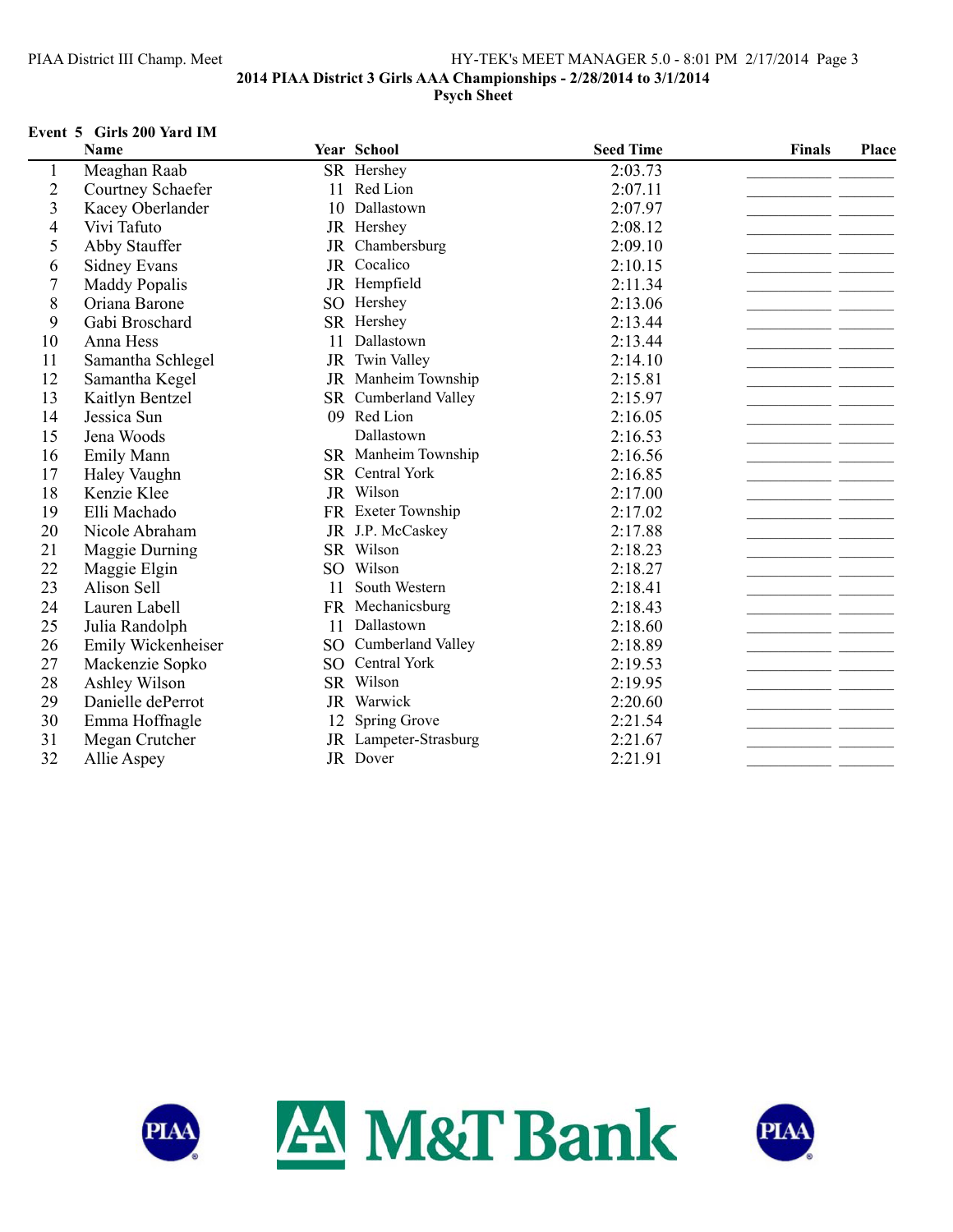## PIAA District III Champ. Meet HY-TEK's MEET MANAGER 5.0 - 8:01 PM 2/17/2014 Page 4 **2014 PIAA District 3 Girls AAA Championships - 2/28/2014 to 3/1/2014 Psych Sheet**

### **Event 7 Girls 50 Yard Freestyle**

|                         | <b>Name</b>             |                 | Year School          | <b>Seed Time</b> | <b>Finals</b> | Place |
|-------------------------|-------------------------|-----------------|----------------------|------------------|---------------|-------|
| 1                       | Madelyn Veith           |                 | SR Hershey           | 23.41            |               |       |
| $\overline{c}$          | Meredith Newman         | SO <sub>1</sub> | Manheim Township     | 24.07            |               |       |
| $\overline{\mathbf{3}}$ | Alexandra Rockett       |                 | SR Wilson            | 24.09            |               |       |
| 4                       | MacKenzie Gring         | SO <sub>1</sub> | Muhlenberg           | 24.12            |               |       |
| 5                       | Mikaela Lantz           | SO <sub>1</sub> | Reading              | 24.25            |               |       |
| 6                       | Alyssa Bixler           | 12              | Dallastown           | 24.47            |               |       |
| 7                       | Elizabeth Gaspari       |                 | FR Reading           | 24.53            |               |       |
| 8                       | Collette Robinson       | SO.             | Hershey              | 24.83            |               |       |
| 9                       | Morgan Haney            |                 | SR Warwick           | 24.86            |               |       |
| 10                      | <b>Sydney Gundersen</b> |                 | SR Exeter Township   | 24.92            |               |       |
| 11                      | Kaylee Hollenbach       |                 | FR Lower Dauphin     | 25.01            |               |       |
| 12                      | Erica Wise              | 11              | Dallastown           | 25.03            |               |       |
| 13                      | Jenny Young             |                 | SR Hershey           | 25.07            |               |       |
| 14                      | Autumn Shaffer          | SO <sub>1</sub> | Garden Spot          | 25.10            |               |       |
| 15                      | Kate Cossitor           | <b>SR</b>       | Twin Valley          | 25.11            |               |       |
| 16                      | Jennifer Eurich         |                 | SR Elizabethtown     | 25.16            |               |       |
| 17                      | Katelyn Kopacko         | SO.             | Mechanicsburg        | 25.20            |               |       |
| 18                      | Olivia Iswalt           | SO <sub>1</sub> | Reading              | 25.34            |               |       |
| 19                      | Morgan Haines           | FR.             | Cocalico             | 25.35            |               |       |
| 20                      | Shannon Ball            | SO <sub>1</sub> | Cedar Cliff          | 25.41            |               |       |
| 21                      | Neena Gollub            |                 | FR Governor Mifflin  | 25.43            |               |       |
| 22                      | Kellen Redcay           |                 | JR Wilson            | 25.55            |               |       |
| 23                      | Caitlyn Gelgot          |                 | FR Cedar Crest       | 25.60            |               |       |
| 24                      | Mia Becker              |                 | SR Dover             | 25.72            |               |       |
| 25                      | Olivia Duck             |                 | FR Hershey           | 25.73            |               |       |
| 26                      | Allie Mueller           |                 | SR Governor Mifflin  | 25.77            |               |       |
| 27                      | Samantha Hershey        | SO <sub>1</sub> | J.P. McCaskey        | 25.78            |               |       |
| 28                      | Alexis Cable            | 12              | Spring Grove         | 25.79            |               |       |
| 29                      | Shyla Lintz             |                 | SR Cumberland Valley | 25.86            |               |       |
| 30                      | Griffin Relford         |                 | FR Manheim Township  | 25.88            |               |       |
| 31                      | Cassie Sekerak          |                 | FR Cumberland Valley | 25.89            |               |       |
| 32                      | Sarah Limanni           |                 | JR Governor Mifflin  | 25.90            |               |       |



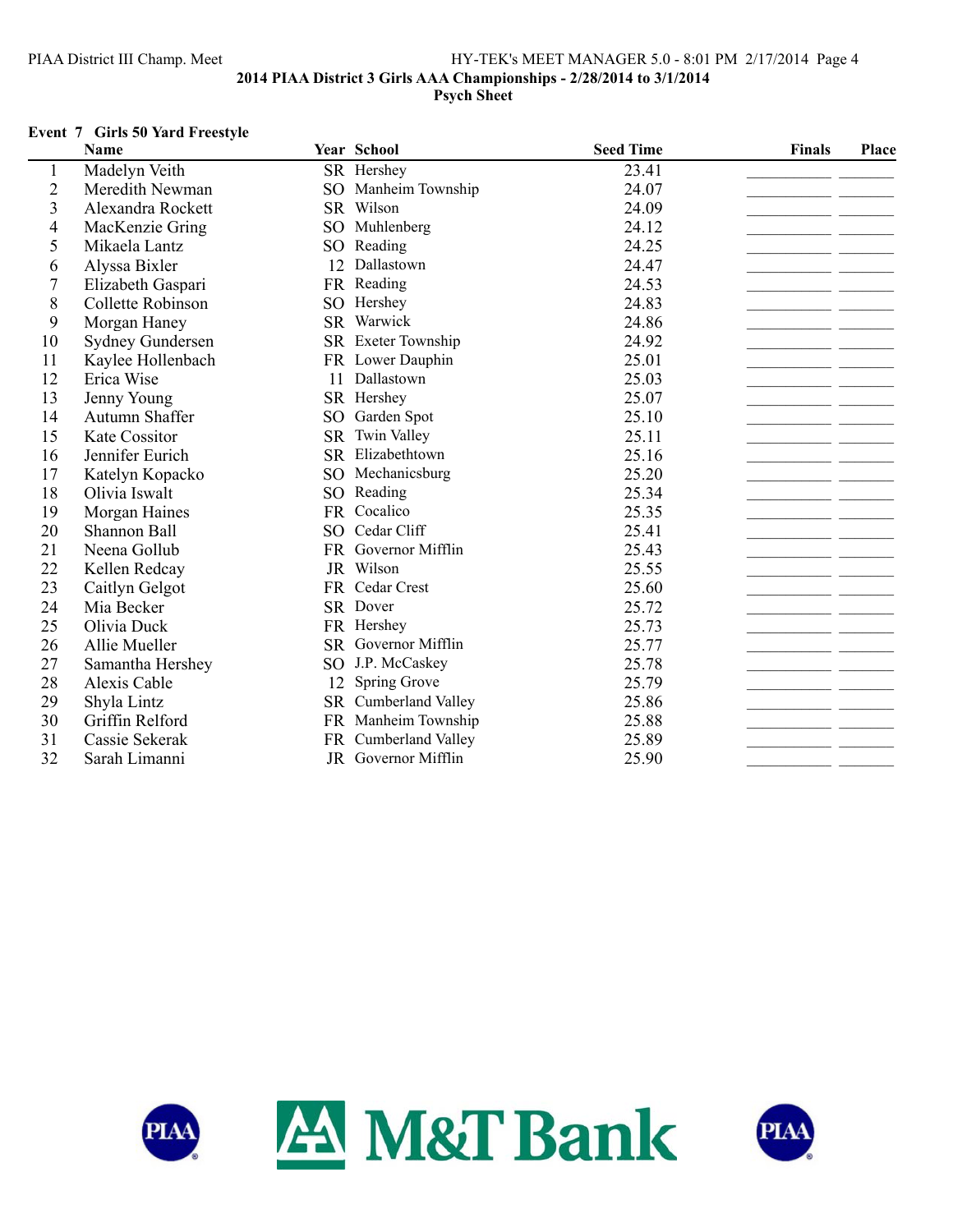## PIAA District III Champ. Meet HY-TEK's MEET MANAGER 5.0 - 8:01 PM 2/17/2014 Page 5 **2014 PIAA District 3 Girls AAA Championships - 2/28/2014 to 3/1/2014 Psych Sheet**

### **Event 9 Girls 100 Yard Butterfly**

|                         | <b>Name</b>             |                 | Year School         | <b>Seed Time</b> | <b>Finals</b> | Place |
|-------------------------|-------------------------|-----------------|---------------------|------------------|---------------|-------|
| 1                       | Niki Price              |                 | 12 Northeastern     | 57.19            |               |       |
| $\overline{2}$          | Kaley Buchanan          |                 | FR Hershey          | 58.47            |               |       |
| $\overline{\mathbf{3}}$ | Regan Chalk             |                 | JR New Oxford       | 58.74            |               |       |
| $\overline{4}$          | Gabi Broschard          |                 | SR Hershey          | 58.96            |               |       |
| 5                       | Amber Cortazzo          |                 | SR Wilson           | 59.01            |               |       |
| 6                       | Emily Nolan             |                 | FR Hershey          | 59.68            |               |       |
| $\overline{7}$          | <b>Emily Mann</b>       |                 | SR Manheim Township | 59.79            |               |       |
| 8                       | <b>Delaney Rodgers</b>  |                 | JR Manheim Township | 1:00.24          |               |       |
| 9                       | Rachel Spaulding        |                 | SR Dover            | 1:00.44          |               |       |
| 10                      | Samantha Schlegel       |                 | JR Twin Valley      | 1:00.50          |               |       |
| 11                      | Julia Casolo            | 12              | Dallastown          | 1:00.82          |               |       |
| 12                      | Mikaelie Gonzalez       | 11              | Dallastown          | 1:00.82          |               |       |
| 13                      | Dayne Martin            |                 | SR Governor Mifflin | 1:01.22          |               |       |
| 14                      | Torie Wang              | SO <sub>1</sub> | Hempfield           | 1:01.36          |               |       |
| 15                      | Sam Dotterer            |                 | SR Governor Mifflin | 1:01.55          |               |       |
| 16                      | Lindsay Brenneman       |                 | FR Dover            | 1:01.82          |               |       |
| 17                      | Jocelyn Skelly          |                 | JR Hershey          | 1:01.87          |               |       |
| 18                      | <b>Sydney Dougherty</b> | SO              | Wilson              | 1:01.90          |               |       |
| 19                      | Paetyn Zeamer           |                 | SO Manheim Central  | 1:02.11          |               |       |
| 20                      | Carolyn Mann            | SO <sub>1</sub> | Manheim Township    | 1:02.24          |               |       |
| 21                      | Shea Beierschmitt       |                 | SR Dover            | 1:02.53          |               |       |
| 22                      | <b>Summer Dacheux</b>   |                 | SR Dover            | 1:02.63          |               |       |
| 23                      | Elizabeth Chemey        |                 | SO Exeter Township  | 1:02.74          |               |       |
| 24                      | Sarah Spinney           |                 | FR Central York     | 1:02.74          |               |       |
| 25                      | Natalie Tasca           |                 | FR Wilson           | 1:02.81          |               |       |
| 26                      | Kaitlyn Welch           |                 | FR Elizabethtown    | 1:02.97          |               |       |
| 27                      | Julia Adams             |                 | JR Governor Mifflin | 1:03.01          |               |       |
| 28                      | Inna Reznitchenko       | JR              | Cumberland Valley   | 1:03.25          |               |       |
| 29                      | Brianna Olivieri        |                 | SR Warwick          | 1:03.45          |               |       |
| 30                      | Lauren Ellis            |                 | JR Chambersburg     | 1:03.55          |               |       |
| 31                      | Leah Williamson         | SO.             | Penn Manor          | 1:03.75          |               |       |
| 32                      | <b>Taylor Howery</b>    |                 | FR Gettysburg       | 1:03.78          |               |       |



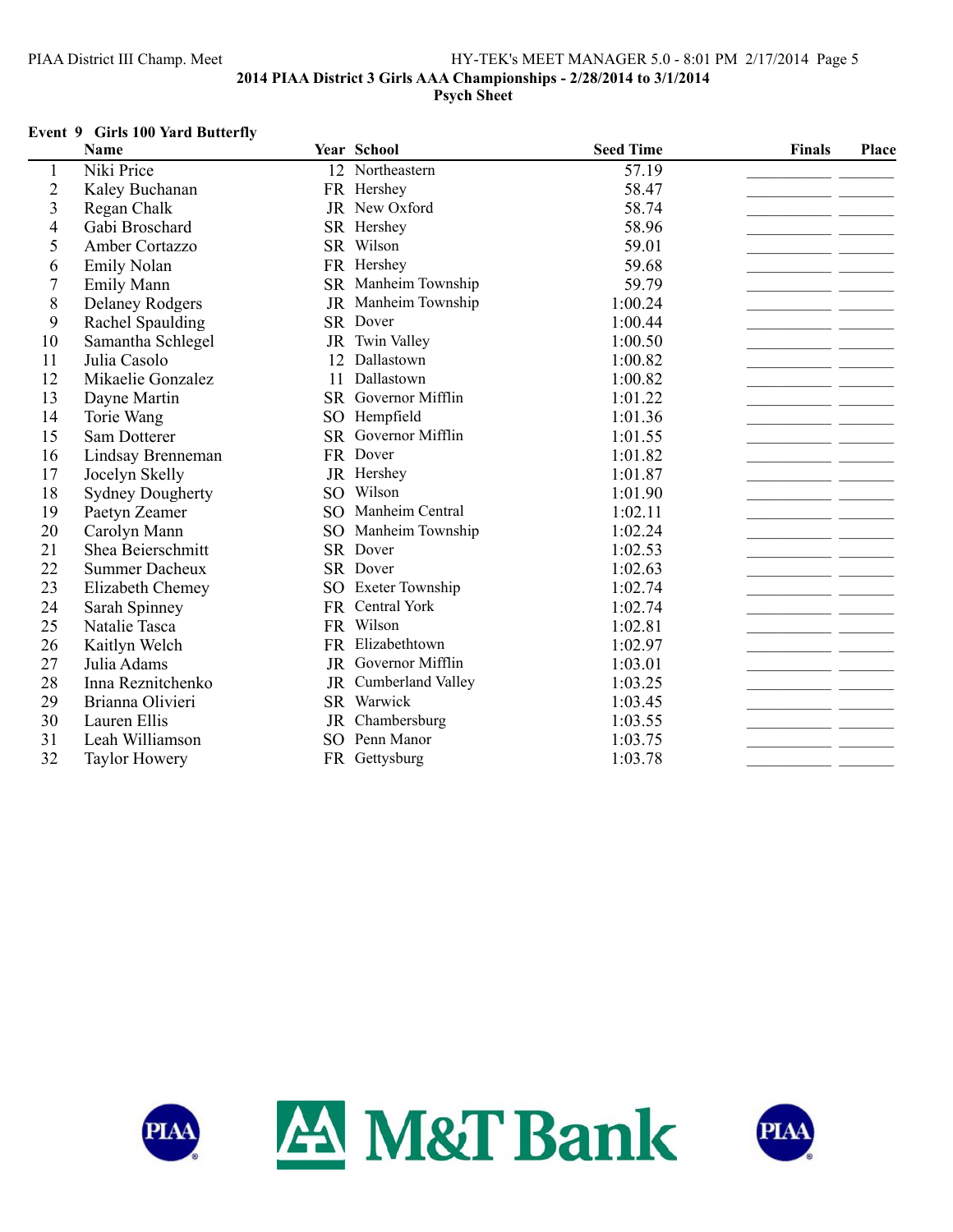## PIAA District III Champ. Meet HY-TEK's MEET MANAGER 5.0 - 8:01 PM 2/17/2014 Page 6 **2014 PIAA District 3 Girls AAA Championships - 2/28/2014 to 3/1/2014 Psych Sheet**

# **Event 11 Girls 200 Yard Freestyle Relay**

|    | <b>Team</b>              | <b>Relay</b> | <b>Seed Time</b> | Finals | <b>Place</b> |
|----|--------------------------|--------------|------------------|--------|--------------|
|    | Hershey                  |              | 1:34.72          |        |              |
| 2  | Dover                    |              | 1:38.99          |        |              |
| 3  | Dallastown               |              | 1:39.27          |        |              |
| 4  | Reading                  |              | 1:39.90          |        |              |
| 5  | Wilson                   |              | 1:40.28          |        |              |
| 6  | Cocalico                 |              | 1:41.56          |        |              |
| 7  | Governor Mifflin         |              | 1:42.05          |        |              |
| 8  | <b>Cumberland Valley</b> |              | 1:42.21          |        |              |
| 9  | Manheim Township         |              | 1:42.51          |        |              |
| 10 | Muhlenberg               |              | 1:42.98          |        |              |
| 11 | Cedar Cliff              |              | 1:43.20          |        |              |
| 12 | Chambersburg             |              | 1:43.39          |        |              |
| 13 | Hempfield                |              | 1:43.80          |        |              |
| 14 | Warwick                  |              | 1:44.51          |        |              |
| 15 | Central Dauphin          |              | 1:44.89          |        |              |
| 16 | Elizabethtown            |              | 1:45.23          |        |              |
| 17 | Cedar Crest              |              | 1:45.50          |        |              |



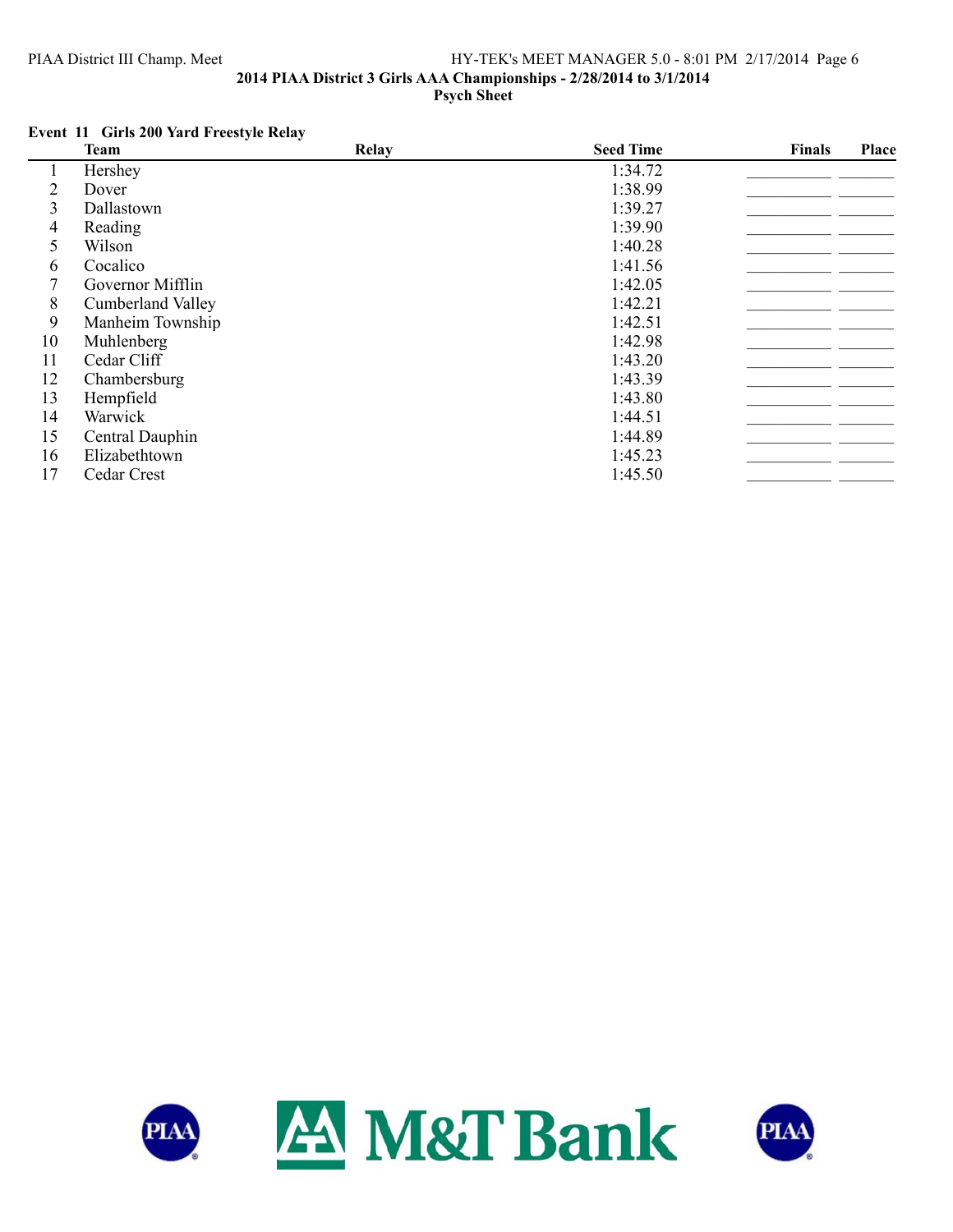# PIAA District III Champ. Meet HY-TEK's MEET MANAGER 5.0 - 8:01 PM 2/17/2014 Page 7 **2014 PIAA District 3 Girls AAA Championships - 2/28/2014 to 3/1/2014 Psych Sheet**

### **Event 13 Girls 100 Yard Freestyle**

|                         | <b>Name</b>             |                 | Year School          | <b>Seed Time</b> | <b>Finals</b> | Place |
|-------------------------|-------------------------|-----------------|----------------------|------------------|---------------|-------|
| 1                       | Madelyn Veith           |                 | SR Hershey           | 52.09            |               |       |
| $\mathbf{2}$            | MacKenzie Gring         | SO.             | Muhlenberg           | 52.42            |               |       |
| $\overline{\mathbf{3}}$ | Niki Price              | 12              | Northeastern         | 52.50            |               |       |
| 4                       | Alyssa Bixler           | 12              | Dallastown           | 52.74            |               |       |
| 5                       | Meredith Newman         | SO <sub>1</sub> | Manheim Township     | 53.05            |               |       |
| 6                       | Nicole Smith            |                 | SR Dover             | 53.07            |               |       |
| 7                       | Mikaela Lantz           |                 | SO Reading           | 53.53            |               |       |
| 8                       | Courtney Schaefer       |                 | 11 Red Lion          | 53.75            |               |       |
| 9                       | Kaley Buchanan          |                 | FR Hershey           | 53.79            |               |       |
| 10                      | <b>Sydney Gundersen</b> |                 | SR Exeter Township   | 54.00            |               |       |
| 11                      | Elizabeth Gaspari       |                 | FR Reading           | 54.19            |               |       |
| 12                      | Jennifer Eurich         |                 | SR Elizabethtown     | 54.22            |               |       |
| 13                      | Olivia Duck             |                 | FR Hershey           | 54.44            |               |       |
| 14                      | Kaylee Hollenbach       |                 | FR Lower Dauphin     | 54.45            |               |       |
| 15                      | Morgan Haines           | FR              | Cocalico             | 54.75            |               |       |
| 16                      | Kate Cossitor           |                 | SR Twin Valley       | 54.87            |               |       |
| 17                      | Shannon Ball            |                 | SO Cedar Cliff       | 55.29            |               |       |
| 18                      | Collette Robinson       |                 | SO Hershey           | 55.34            |               |       |
| 19                      | Morgan McMahon          | JR              | Governor Mifflin     | 55.51            |               |       |
| 20                      | Morgan Haney            |                 | SR Warwick           | 55.52            |               |       |
| 21                      | Gabriella Johnson       | SO.             | Governor Mifflin     | 55.80            |               |       |
| 22                      | Lexie Gartner           |                 | SR Wilson            | 55.91            |               |       |
| 23                      | Ashley Leisher          |                 | SO Central Dauphin   | 56.21            |               |       |
| 24                      | Alexis Shollenberger    |                 | FR Wilson            | 56.34            |               |       |
| 25                      | Olivia Iswalt           |                 | SO Reading           | 56.35            |               |       |
| 26                      | Neena Gollub            |                 | FR Governor Mifflin  | 56.46            |               |       |
| 27                      | Megan Herr              |                 | SR Manheim Township  | 56.74            |               |       |
| 28                      | Kylee Metz              | SR              | Chambersburg         | 56.84            |               |       |
| 29                      | Stephanie Sison         | SO <sub>1</sub> | Manheim Township     | 56.89            |               |       |
| 30                      | Julia Rodriguez         | 12              | Waynesboro           | 56.92            |               |       |
| 31                      | Kellen Redcay           | JR              | Wilson               | 56.96            |               |       |
| 32                      | Cassie Sekerak          |                 | FR Cumberland Valley | 57.00            |               |       |



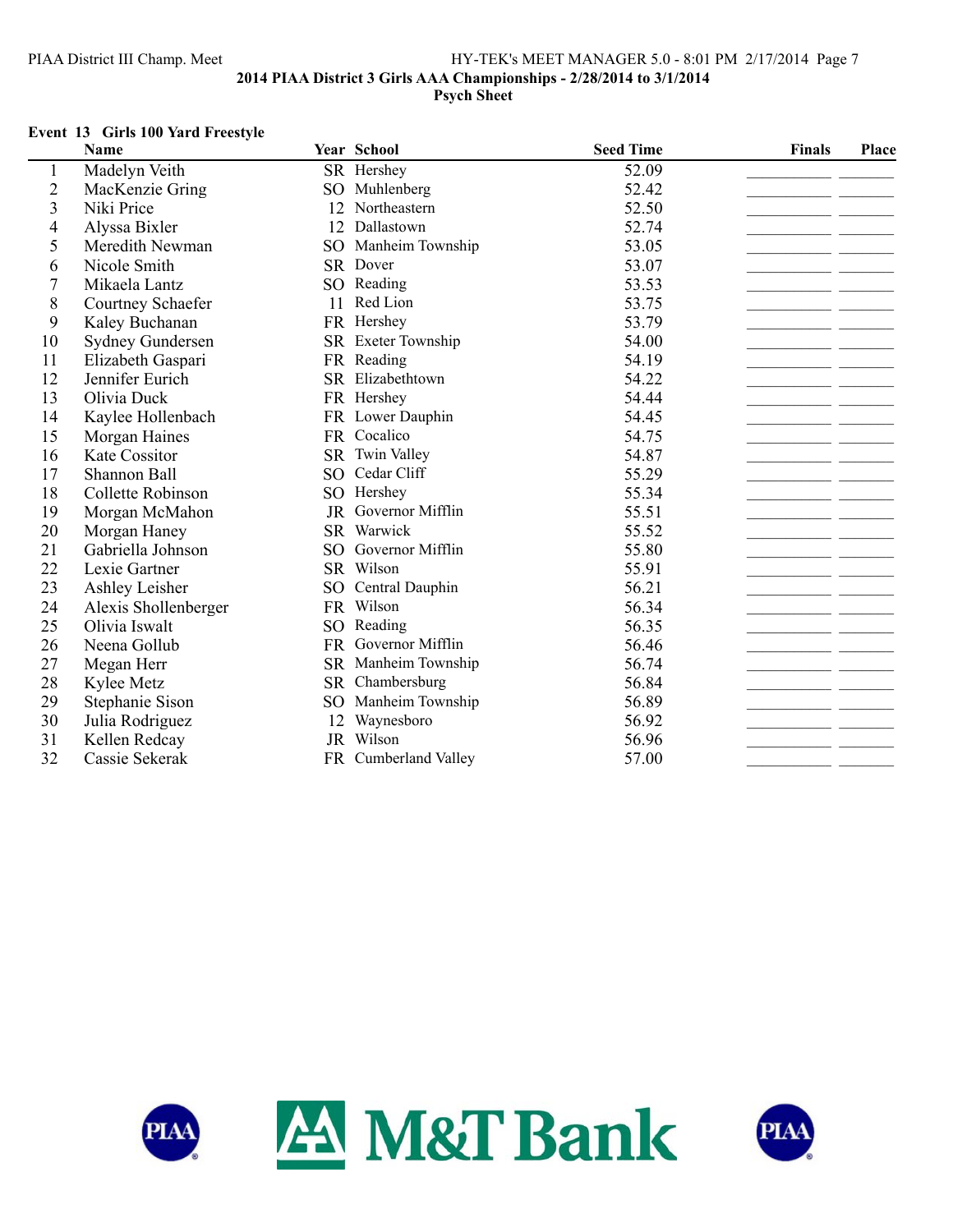### PIAA District III Champ. Meet HY-TEK's MEET MANAGER 5.0 - 8:01 PM 2/17/2014 Page 8 **2014 PIAA District 3 Girls AAA Championships - 2/28/2014 to 3/1/2014 Psych Sheet**

### **Event 15 Girls 500 Yard Freestyle**

|                | <b>Name</b>             |                 | Year School          | <b>Seed Time</b> | <b>Finals</b> | Place |
|----------------|-------------------------|-----------------|----------------------|------------------|---------------|-------|
|                | Sabrina Mortell         |                 | SR Cumberland Valley | 5:03.39          |               |       |
| $\overline{c}$ | Hannah Schlegel         | <b>FR</b>       | <b>Twin Valley</b>   | 5:06.32          |               |       |
| 3              | Maggie Lee              |                 | JR Hershey           | 5:08.77          |               |       |
| 4              | Emma Schouten           | FR              | Warwick              | 5:09.22          |               |       |
| 5              | <b>Sidney Evans</b>     |                 | JR Cocalico          | 5:09.29          |               |       |
| 6              | Amber Cortazzo          |                 | SR Wilson            | 5:13.95          |               |       |
| 7              | Cami Cook               |                 | SO Cedar Cliff       | 5:17.72          |               |       |
| 8              | Justina Thornley        |                 | 10 Dallastown        | 5:18.68          |               |       |
| 9              | <b>Bailey Robertson</b> |                 | SO Hershey           | 5:20.02          |               |       |
| 10             | Lindsay Brenneman       |                 | FR Dover             | 5:20.73          |               |       |
| 11             | Laura Rockett           |                 | FR Wilson            | 5:22.62          |               |       |
| 12             | Kathryn Longenecker     |                 | JR Muhlenberg        | 5:24.34          |               |       |
| 13             | Vicky Hoffman           |                 | SR Muhlenberg        | 5:24.86          |               |       |
| 14             | Ellen Moser             |                 | JR Reading           | 5:26.01          |               |       |
| 15             | Maggie Elgin            | SO <sub>2</sub> | Wilson               | 5:26.26          |               |       |
| 16             | Sarah Wolfe             |                 | SO Manheim Township  | 5:26.58          |               |       |
| 17             | <b>Taylor Surfus</b>    | <b>FR</b>       | Hershey              | 5:28.92          |               |       |
| 18             | Julia Randolph          | 11              | Dallastown           | 5:29.64          |               |       |
| 19             | Mackenzie Sopko         | SO.             | Central York         | 5:30.01          |               |       |
| 20             | Karlee Metz             | JR              | Chambersburg         | 5:31.45          |               |       |
| 21             | Veronica Bani           |                 | JR Cedar Cliff       | 5:31.91          |               |       |
| 22             | Morgan Staub            |                 | JR Dover             | 5:32.21          |               |       |
| 23             | Rebekah Brown           | 10              | Dallastown           | 5:32.69          |               |       |
| 24             | <b>Emily Croxall</b>    |                 | SO Hershey           | 5:33.99          |               |       |
| 25             | Anna Lance              |                 | FR Warwick           | 5:37.61          |               |       |
| 26             | Theresa Burgess         |                 | SR Central York      | 5:37.83          |               |       |
| 27             | Nicolette Mowry         |                 | SO Penn Manor        | 5:37.93          |               |       |
| 28             | Devin Sevret            |                 | 9 Northeastern       | 5:38.31          |               |       |
| 29             | Madison McHugh          |                 | FR Hempfield         | 5:38.76          |               |       |
| 30             | Kaleigh O'Connor        |                 | FR Cumberland Valley | 5:39.02          |               |       |
| 31             | Alison Willingmyre      |                 | FR Wilson            | 5:39.17          |               |       |
| 32             | Annie Williams          |                 | JR Gettysburg        | 5:40.86          |               |       |



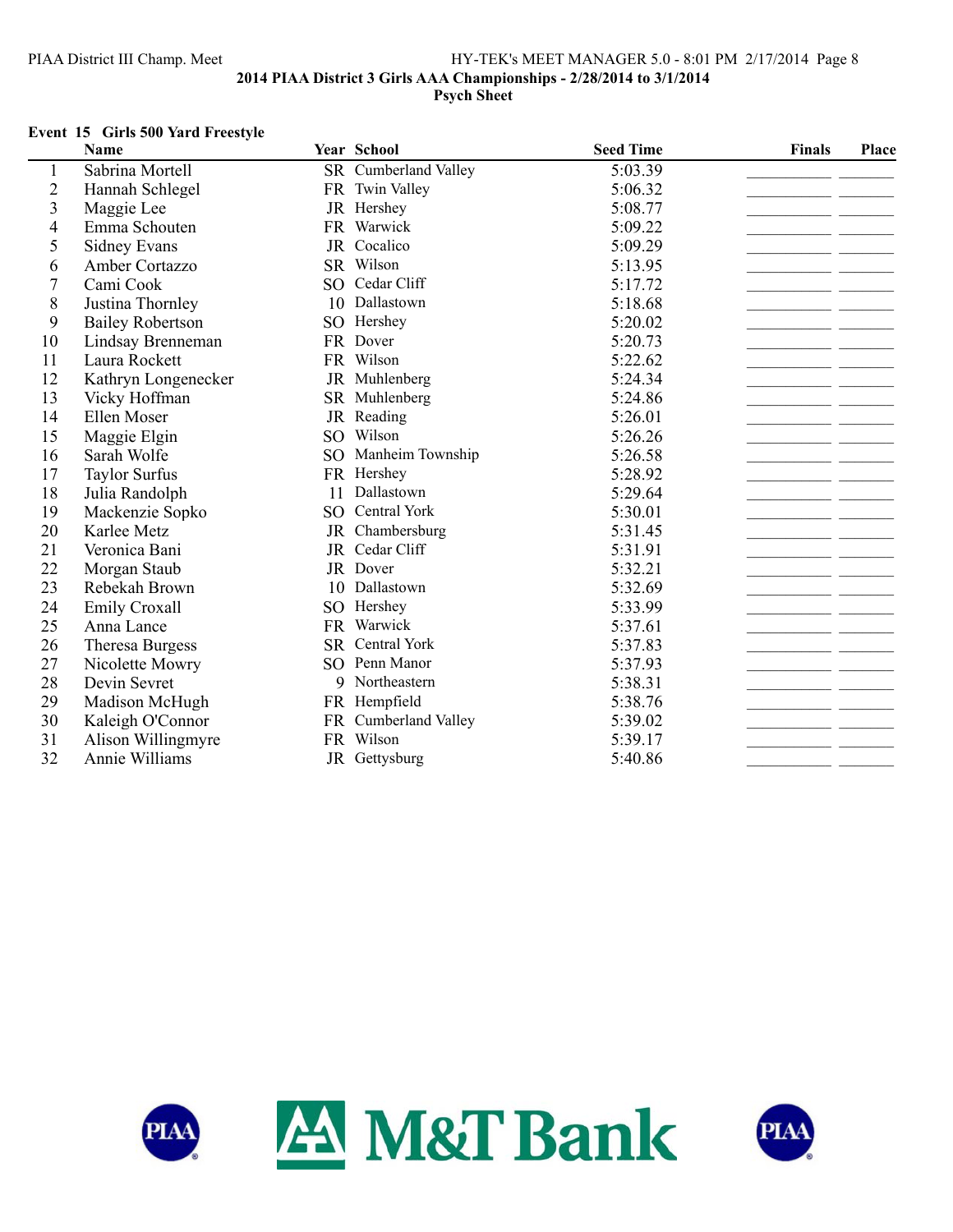# PIAA District III Champ. Meet HY-TEK's MEET MANAGER 5.0 - 8:01 PM 2/17/2014 Page 9 **2014 PIAA District 3 Girls AAA Championships - 2/28/2014 to 3/1/2014 Psych Sheet**

### **Event 17 Girls 100 Yard Backstroke**

|                | <b>Name</b>           |                 | Year School         | <b>Seed Time</b> | <b>Finals</b> | Place |
|----------------|-----------------------|-----------------|---------------------|------------------|---------------|-------|
|                | Meaghan Raab          |                 | SR Hershey          | 55.16            |               |       |
| $\overline{c}$ | Kacey Oberlander      |                 | 10 Dallastown       | 57.11            |               |       |
| 3              | Alexandra Rockett     |                 | SR Wilson           | 58.50            |               |       |
| 4              | Samantha Marino       |                 | JR Cocalico         | 58.95            |               |       |
| 5              | Elizabeth Chemey      |                 | SO Exeter Township  | 59.10            |               |       |
| 6              | <b>Emily Nolan</b>    |                 | FR Hershey          | 59.32            |               |       |
| 7              | <b>Summer Dacheux</b> |                 | SR Dover            | 59.55            |               |       |
| 8              | Regan Chalk           |                 | JR New Oxford       | 59.56            |               |       |
| 9              | Autumn Shaffer        |                 | SO Garden Spot      | 59.81            |               |       |
| 10             | Anna Hess             | 11              | Dallastown          | 1:00.21          |               |       |
| 11             | Alexis Shollenberger  | <b>FR</b>       | Wilson              | 1:01.30          |               |       |
| 12             | Samantha Kegel        |                 | JR Manheim Township | 1:01.42          |               |       |
| 13             | Olivia Sinclair       | JR              | Cumberland Valley   | 1:01.58          |               |       |
| 14             | Joelle Williamson     |                 | SR Penn Manor       | 1:01.77          |               |       |
| 15             | Maggie Durning        |                 | SR Wilson           | 1:01.82          |               |       |
| 16             | Morgan McMahon        |                 | JR Governor Mifflin | 1:02.42          |               |       |
| 17             | Inna Reznitchenko     | JR              | Cumberland Valley   | 1:02.80          |               |       |
| 18             | Claire Koons          | 11              | Waynesboro          | 1:02.82          |               |       |
| 19             | Lauren Ellis          | JR              | Chambersburg        | 1:02.86          |               |       |
| 20             | Jocelyn Seidt         |                 | FR Wilson           | 1:03.09          |               |       |
| 21             | Samantha Hershey      | SO <sub>1</sub> | J.P. McCaskey       | 1:03.19          |               |       |
| 22             | Julia Rodriguez       | 12              | Waynesboro          | 1:03.46          |               |       |
| 23             | Torie Wang            |                 | SO Hempfield        | 1:03.81          |               |       |
| 24             | Sarah Huyen           | SO <sub>1</sub> | Manheim Township    | 1:03.97          |               |       |
| 25             | Kristin Allen         | SO <sub>1</sub> | Lampeter-Strasburg  | 1:04.07          |               |       |
| 26             | Shea Beierschmitt     |                 | SR Dover            | 1:04.08          |               |       |
| 27             | Paetyn Zeamer         | SO.             | Manheim Central     | 1:04.11          |               |       |
| 28             | Anna Moffitt          |                 | JR Cedar Crest      | 1:04.14          |               |       |
| 29             | Amanda Eckert         |                 | JR Muhlenberg       | 1:04.22          |               |       |
| 30             | Sarah Spinney         | <b>FR</b>       | Central York        | 1:04.37          |               |       |
| 31             | Mikaelie Gonzalez     | 11              | Dallastown          | 1:04.48          |               |       |
| 32             | Megan Herr            |                 | SR Manheim Township | 1:04.79          |               |       |



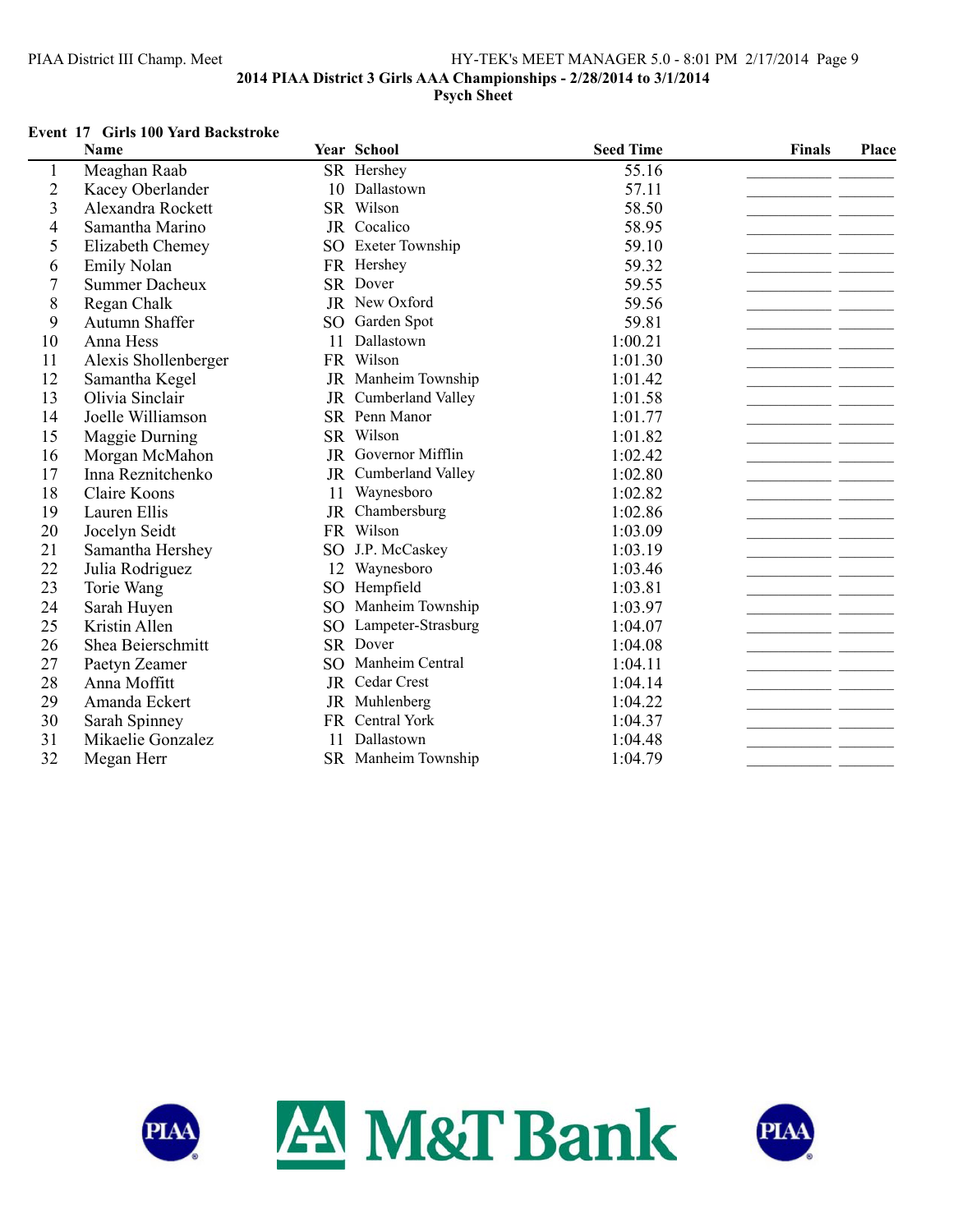# PIAA District III Champ. Meet HY-TEK's MEET MANAGER 5.0 - 8:01 PM 2/17/2014 Page 10 **2014 PIAA District 3 Girls AAA Championships - 2/28/2014 to 3/1/2014 Psych Sheet**

#### **Event 19 Girls 100 Yard Breaststroke**

|                | <b>Name</b>           |                 | Year School            | <b>Seed Time</b> | <b>Finals</b> | Place |
|----------------|-----------------------|-----------------|------------------------|------------------|---------------|-------|
| 1              | Vivi Tafuto           |                 | JR Hershey             | 1:04.13          |               |       |
| $\overline{2}$ | Abby Stauffer         | JR              | Chambersburg           | 1:07.08          |               |       |
| 3              | <b>Maddy Popalis</b>  |                 | JR Hempfield           | 1:07.35          |               |       |
| $\overline{4}$ | Emma Schouten         |                 | FR Warwick             | 1:08.04          |               |       |
| 5              | Oriana Barone         |                 | SO Hershey             | 1:08.09          |               |       |
| 6              | Elli Machado          | FR              | <b>Exeter Township</b> | 1:08.59          |               |       |
| $\overline{7}$ | Danielle dePerrot     |                 | JR Warwick             | 1:09.34          |               |       |
| 8              | Gabriella Johnson     | SO.             | Governor Mifflin       | 1:09.61          |               |       |
| 9              | Jessica Sun           | 09              | Red Lion               | 1:09.73          |               |       |
| 10             | Allie Mueller         |                 | SR Governor Mifflin    | 1:09.82          |               |       |
| 11             | Kaitlyn Bentzel       |                 | SR Cumberland Valley   | 1:09.86          |               |       |
| 12             | Griffin Relford       |                 | FR Manheim Township    | 1:10.07          |               |       |
| 13             | Haley Sturla          | SO <sub>2</sub> | Manheim Township       | 1:10.15          |               |       |
| 14             | Kenzie Klee           |                 | JR Wilson              | 1:10.57          |               |       |
| 15             | Jena Woods            |                 | Dallastown             | 1:10.99          |               |       |
| 16             | Alison Sell           | 11              | South Western          | 1:11.09          |               |       |
| 17             | Nicole Abraham        |                 | JR J.P. McCaskey       | 1:11.27          |               |       |
| 18             | <b>Taylor Dinello</b> |                 | SR Hershey             | 1:11.35          |               |       |
| 19             | Lauren Labell         |                 | FR Mechanicsburg       | 1:11.35          |               |       |
| 20             | Emily Zaorski         |                 | SR Muhlenberg          | 1:11.35          |               |       |
| 21             | Anne Mitzel           | 11              | Red Lion               | 1:11.52          |               |       |
| 22             | Tara Raasch           | SO.             | Conestoga Valley       | 1:11.88          |               |       |
| 23             | Jenny Young           |                 | SR Hershey             | 1:11.91          |               |       |
| 24             | Emily Wickenheiser    | SO              | Cumberland Valley      | 1:12.18          |               |       |
| 25             | Megan Crutcher        | JR              | Lampeter-Strasburg     | 1:12.34          |               |       |
| 26             | Haley Vaughn          |                 | SR Central York        | 1:12.36          |               |       |
| 27             | Ashley Leisher        | SO              | Central Dauphin        | 1:12.66          |               |       |
| 28             | Sam Dotterer          |                 | SR Governor Mifflin    | 1:12.73          |               |       |
| 29             | Ashley Wilson         |                 | SR Wilson              | 1:13.02          |               |       |
| 30             | Carly Jablonski       |                 | JR Reading             | 1:13.08          |               |       |
| 31             | Katelyn Kopacko       | SO.             | Mechanicsburg          | 1:13.19          |               |       |
| 32             | Gina Grauer           |                 | SO Wilson              | 1:13.60          |               |       |